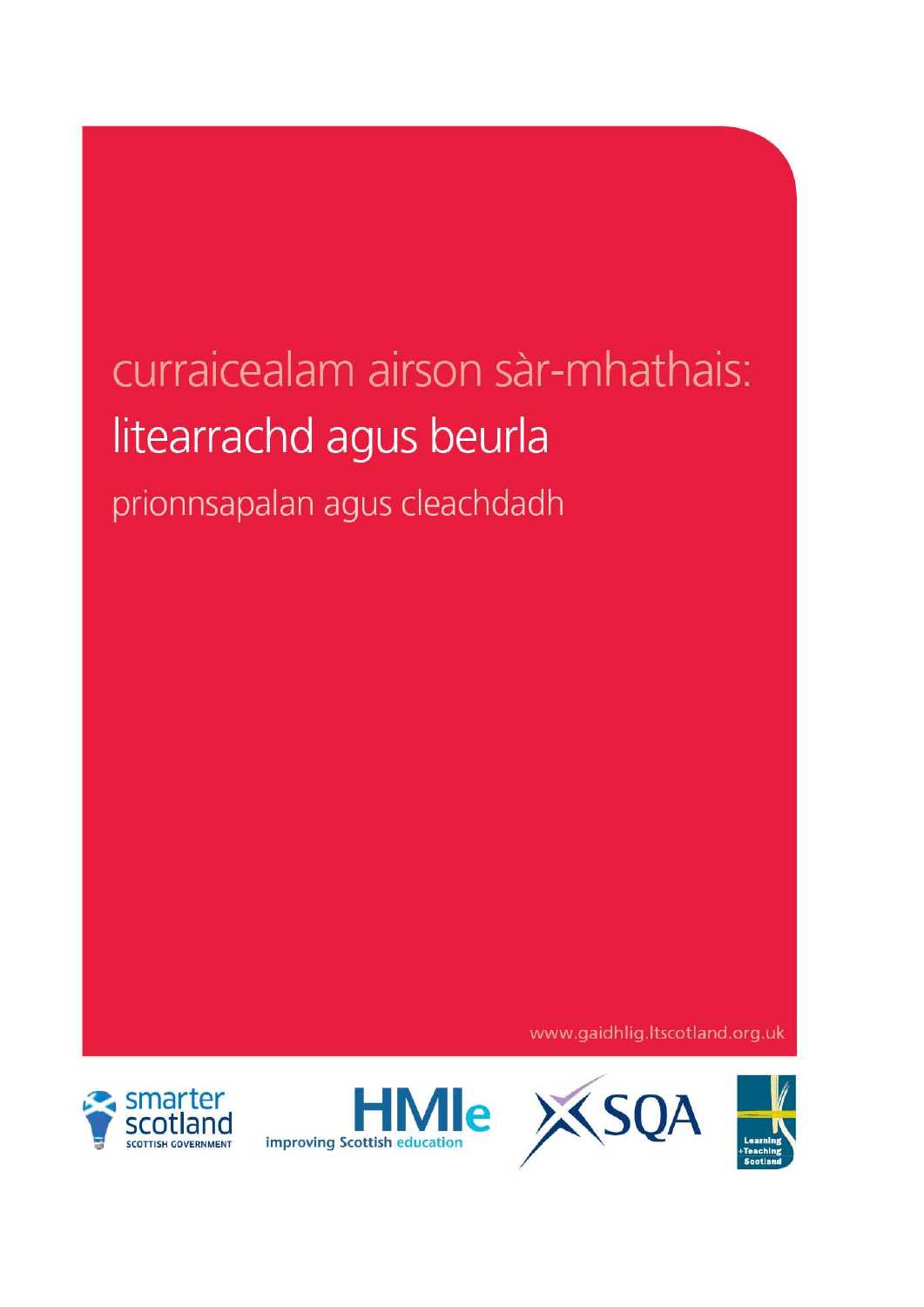# L itearrachd agus B eurla **Prionnsapalan agus cleachdadh**

Tha cànan agus litearrachd cudromach gu pearsanta, gu sòisealta agus a thaobh na h-eaconamaidh. Tha ar comas air cànan a chleachdadh aig teis-meadhan mar a tha sinn a' toirt air adhart agus a' cur an cèill ar faireachdainnean, ar smaoineachadh, ar n-ionnsachadh agus an ìomhaigh a tha againn dhinn fhìn. Tha cànan na phrìomh phàirt de ar cultar. Tro chànan, 's urrainn dhan chloinn agus do dhaoine òga faighinn gu dualchas litreachais a' chinne-daonna agus tuigse fhaighinn air beairteas agus farsaingeachd dualchas litreachais na h-Alba. Tha clann agus daoine òga a' tighinn tarsainn air, a' gabhail tlachd ann agus ag ionnsachadh bho na diofar chànanan a thathar a' cleachdadh nan dachaighean, nan coimhearsnachdan, leis na meadhanan agus le an co-aoisean.

Tha litearrachd cudromach anns gach raon ionnsachaidh oir tha e a' fosgladh slighe a-steach dhan churraicealam fharsaing. Tha a bhith litearra a' toirt barrachd chothroman do gach neach anns gach slighe dem beatha, a' cur sìos bhunaitean airson ionnsachadh fad-beatha agus obair, agus a' cur gu mòr ri leasachadh nan ceithir comasan den *Churraicealam airson Sàr-mhathais.*

Tha am frèam Litearrachd agus Beurla a' toirt air adhart smaoineachadh ann an dòighean breithneachail agus cruthachail, comasan èisteachd, labhairt, leughaidh agus sgrìobhaidh, agus na sgilean pearsanta, eadar-phearsanta agus co-obrachaidh a tha cho cudromach sa bheatha làitheil agus ann an saoghal na h-obrach. Tha am frèam a' toirt do luchd-ionnsachaidh agus do phàrantan is luchd-teagaisg cunntas farsaing air an raon de chothroman ionnsachaidh a chuireas ri litearrachd, a' gabhail a-steach breithneachadh, comas cruthachaidh agus eòlas is tuigse air litreachas agus cultar.

San àm a dh'fhalbh, bha gach pàirt den fhrèam cànain air a thoirt air adhart le luchd-obrach ann an ionadan rosgoile agus ann am bun-sgoiltean agus ann an roinnean Beurla ann an àrd-sgoiltean. Leanaidh seo air adhart, ach tha am frèam ag aithneachadh gu bheil dleastanasan cudromach air an luchd-obrach uile anns na h-àrd-sgoiltean, anns na colaistean agus ann an suidheachaidhean obair òigridh a thaobh litearrachd a thoirt air adhart.

# **Ciamar a tha am frèam litearrachd is Beurla air a chur ri chèile?**

Tha am frèam a' fosgladh le seata de aithrisean a tha a' toirt cunntas air an t-seòrsa obrach sam bu chòir do chlann agus daoine òga uile a bhith an sàs fhad 's a tha iad ag ionnsachadh airson an eòlas agus an sgilean litearrachd is cànain a thoirt air adhart. Cleachdaidh luchd-teagaisg iad seo nam planadh airson ionnsachadh is teagasg, còmhla ris na h-eòlasan agus builean, a tha nas mionaidiche.

Tha na h-aithrisean air eòlasan agus builean iad fhèin a' gabhail a-steach an dà chuid litearrachd agus Beurla, agus a' daingneachadh gur e pròiseas *gnìomhach* a tha ann an ionnsachadh: mar eisimpleir, tha na builean a' cur cuideam air *sgrìobhadh* notaichean seach a bhith dìreach a' *cumail* notaichean. Tha na h-eòlasan a' gabhail asteach phàirtean leantainneach agus cudromach de ionnsachadh leithid sgrùdadh agus a' faighinn tlachd à teacsa, agus tha na builean a' toirt cunntas air ìrean ann a bhith a' toirt sgilean agus tuigse air adhart.

Tha na trì cinn san fhrèam litearrachd is Beurla co-ionann ris an fheadhainn a tha air an cleachdadh ann am frèaman litearrachd is Gàidhlig, Gàidhlig (luchd-ionnsachaidh) agus nuadh-chànanan:

- èisteachd is labhairt
- leughadh
- sgrìobhadh.

Fo na cinn sin tha fo-chinn.

Tha na h-eòlasan agus builean airson *tlachd agus roghainn* a' daingneachadh cho cudromach 's a tha e a bhith a' toirt cothrom do dhaoine òga roghainnean a dhèanamh a tha a' sìor fhàs gleusta.

Tha earrannan nan *innealan* a' gabhail a-steach sgilean agus eòlas cudromach: mar eisimpleir, tha leughadh a' gabhail a-steach chùisean cudromach leithid ro-innleachdan leughaidh, litreachadh agus gràmar.

Tha na h-earrannan mu *lorg agus cleachdadh fiosrachaidh* a' gabhail a-steach sgilean litearrachd bhreithneachail ann an leughadh; agus tha na h-aithrisean air *tuigse, anailis agus luachadh* a' brosnachadh tuigsinn theacsaichean, chan e a-mhàin tuigse litireil ach cuideachd sgilean aig ìre nas àirde na sin.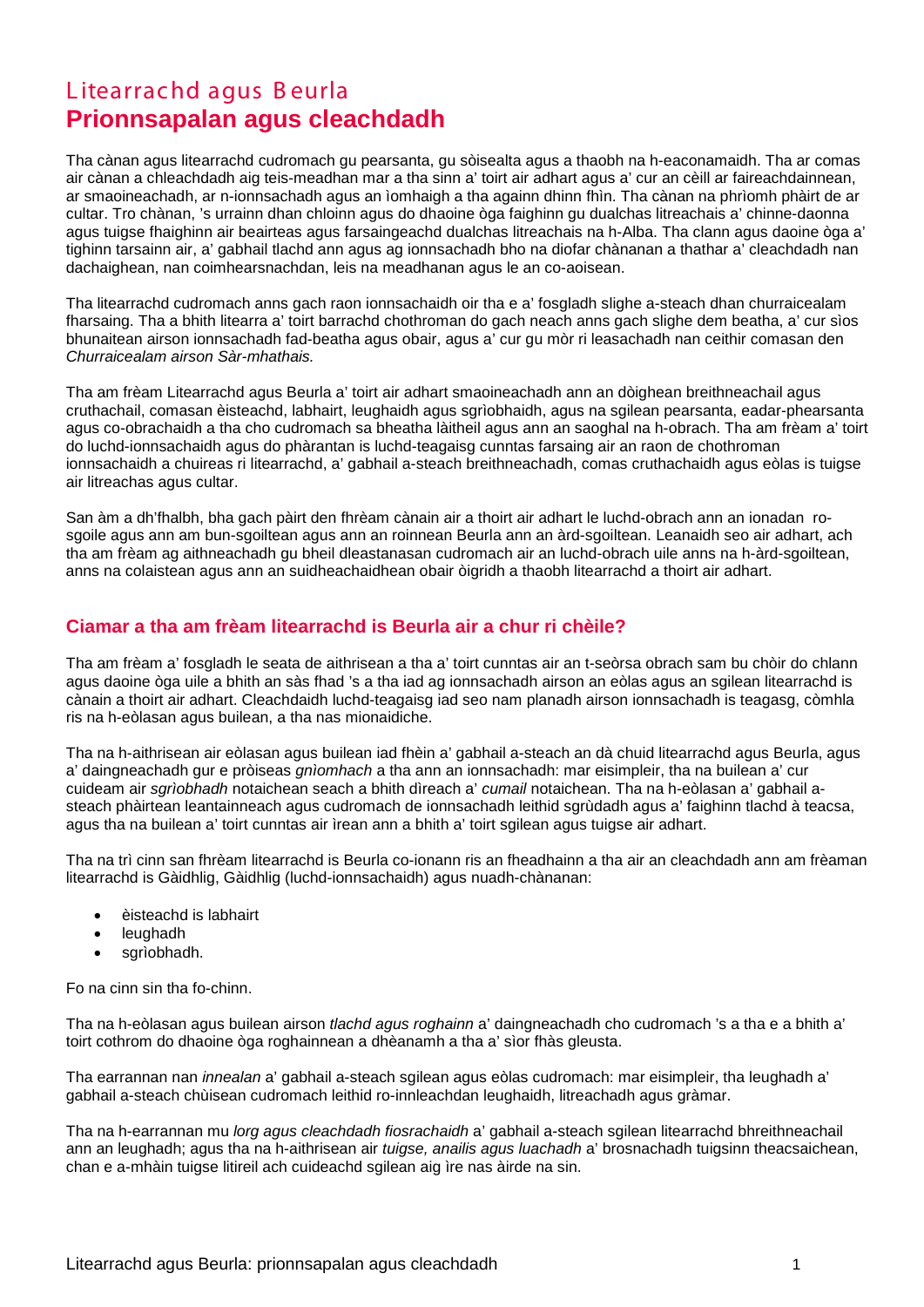Mu dheireadh, tha eòlasan agus builean *cruthachadh theacsaichean* a' toirt cunntas air an t-seòrsa chothroman a chuidicheas clann agus daoine òga gus an comas air conaltradh a thoirt air adhart gu h-èifeachdach, mar eisimpleir le bhith a' sgrìobhadh mìneachadh a tha soilleir agus air a dheagh chur ri chèile.

Tha na h-eòlasan agus na builean air an sgrìobhadh ann an dòigh fhosgailte a leigeas le luchd-teagaisg an atharrachadh a rèir feuman chloinne agus dhaoine òga a tha a' cleachdadh Braille, cànan soidhnigidh agus modhan conaltraidh eile.Tha eisimpleirean air seo sna faclan 'dèiligeadh ri daoine eile' agus 'eadar-obrachadh' an taobh astaigh bhuilean èisteachd is labhairt.

# **Ionnsachadh agus teagasg èifeachdach ann an litearrachd agus Beurla**

Bho cheann gu ceann dem foghlam, bu chòir dhan chloinn agus daoine òga a bhith a' gabhail pàirt ann an àrainneachd a tha beairteach ann an cànan agus a tha a' sùileachadh tòrr ann an litearrachd agus cleachdadh cànain. Feumaidh clann agus daoine òga tìde a chur seachad le sgeulachdan, litreachas agus teacsaichean eile a nì an ionnsachadh inntinneach, a leasaicheas an sgilean cànain agus a bheir comas dhaibh tlachd fhaighinn asta. Tha cànan labhairt gu sònraichte cudromach sna tràth-bhliadhnaichean. Bidh luchd-teagaisg a' cothromachadh ionnsachadh stèidhichte air cluich le leasachadh agus ionnsachadh nas fhoirmeile air sgilean agus dòighean leughaidh, a' gabhail a-steach fonaigs.

Tron fhoghlam air fad, bidh ionnsachadh agus teagasg èifeachdach ann an litearrachd is Beurla a' gabhail a-steach measgachadh sgileil de dhòighean obrach freagarrach, leithid:

- cleachdadh cho-theacsan àbhaisteach agus tlachdmhor stèidhichte air beatha an latha an-diugh, a bhios a' togail air eòlasan chloinne agus dhaoine òga
- teagasg dìreach agus teagasg eadar-obrachail agus math
- cothromachadh eadar cluich saor-thoileach agus gnìomhan a tha air am planadh
- a bhith a' dèanamh feum de na buannachdan a thaobh brosnachaidh a gheibhear a bhith a' leantainn ùidhean chloinne agus dhaoine òga tro phlanadh fhaireachail
- co-obrachadh agus smaoineachadh is ionnsachadh neo-eisimeileach
- a bhith a' dèanamh cheanglaichean a tha a' dèanamh ciall don luchd-ionnsachaidh thar raointean eadardhealaichte den churraicealam
- a bhith a' togail air prionnsapalan Measadh agus Ionnsachadh
- cothroman lìonmhor airson conaltradh ann an raon farsaing de shuidheachaidhean, airson adhbharan feumail agus ri diofar luchd-amais, an taobh a-staigh agus an taobh a-muigh ionadan ionnsachaidh
- toirt air adhart sgilean agus dhòighean-obrach airson fuasgladh cheistean
- cleachdadh ICT ann an dòighean iomchaidh agus feumail.

Bidh an cothromachadh eadar na dòighean sin eadar-dhealaichte aig diofar ìrean agus ann an diofar roinnean agus raointean den churraicealam. Cuidichidh còmhradh mu dhòighean ionnsachaidh is teagaisg an taobh a-staigh agus eadar roinnean gus dèanamh cinnteach à leantainneachd agus adhartas.

#### **Tha na h-eòlasan agus na builean a' coimhead glè fharsaing – dè mura bheil mi cinnteach mu adhartas an taobh a-staigh ìrean agus eadar, ìrean?**

Tha na h-eòlasan agus builean a' sealltainn ìrean comais iomchaidh aig gach ìre ach chan eil iad a' cur bacadh air adhartas os cionn sin. Tha an raon eòlasan a' ceadachadh adhartas aig diofar astair agus cuideachd barrachd doimhneachd is farsaingeachd ionnsachaidh tro bhith a' cleachdadh diofar cho-theacsaichean. Bidh adhartas an taobh a-staigh agus tarsainn air ìrean a' gabhail àite ann an diofar dhòighean, nam measg:

- leasachadh agus daingneachadh leantainneach anns na sgilean uile
- a' fàs neo-eisimeileach ann a bhith a' cur nan sgilean sin an gnìomh, agus a thaobh a bhith gan cleachdadh ann an raon farsaing de cho-theacsaichean ionnsachaidh agus beatha
- feum an neach-ionnsachaidh air taic a lùghdachadh beag air bheag (mar eisimpleir taic o luchd-teagaisg, luchd-cuideachaidh clas, pàrantan agus co-aoisean), agus nas lugha feum ga dhèanamh de rudan leithid liostaichean fhacal agus fhrèaman sgrìobhaidh
- comas deasbad a stiùireadh gun chuideachadh bhon neach-teagaisg
- ann an leughadh, teacsaichean a' fàs nas fhaide agus nas duilghe (mar eisimpleir a thaobh bheachdan, structar agus briathrachas)
- ann an còmhradh agus sgrìobhadh, freagairtean a' fàs nas fhaide, nas gleusta agus nas mionaidiche
- mothachadh a' sìor fhàs mu dhòighean air riaghailtean cànain a chur gu feum gu h-èifeachdach.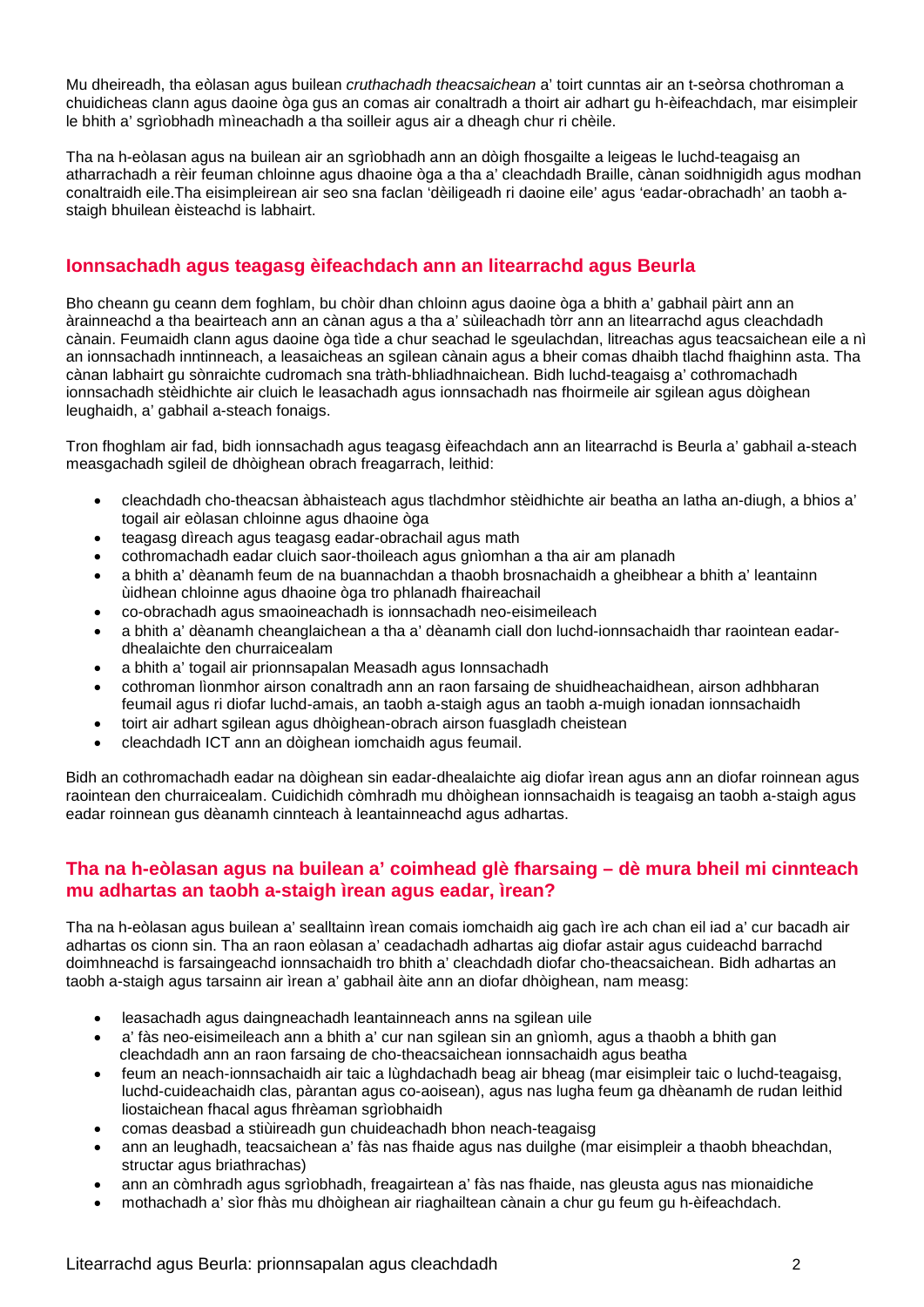Aig a h-uile ìre, bidh luchd-teagaisg a' planadh airson gum bi comas aig luchd-ionnsachaidh an sgilean a thoirt air adhart ann an doimhneachd a tha a' sìor-fhàs ann an raon de cho-theacsaichean. Bidh seo gu h-àraidh cudromach aig an ìre thràth do dhaoine òga a dh'fhaodadh a bhith feumach air taic a bharrachd.

# **Dè thathar a' ciallachadh le litearrachd?**

Ann a bhith a' mìneachadh litearrachd airson na 21mh linne, feumaidh sinn beachdachadh air na caochladh sheòrsaichean cànain air am bi ar clann agus daoine òga a' tighinn tarsainn agus a bhios iad a' cleachdadh. Mar sin, tha am mìneachadh a' gabhail a-steach rudan mar an t-astar agus na dòighean sa bheil fiosrachadh air a thoirt seachad. Tha am mìneachadh farsaing air son a bhith cinnteach gum bi e fhathast fìor san àm ri teachd. Mar sin, ann an *Curraicealam airson Sàr-mhathais* tha litearrachd air a mhìneachadh mar:

*an seata sgilean a leigeas le neach làn-phàirt a ghabhail ann am beatha an t-sluaigh agus ann an ionnsachadh, tro na diofar riochdan cànain agus na diofar cho-theacsaichean a tha an saoghal a' meas feumail agus luachmhor.*

Tha na h-eòlasan agus builean litearrachd ag amas air sgilean cleachdaidh cànain a thoirt air adhart, gu h-àraidh na sgilean a tha air an cur am feum gu cunbhalach leis gach neach nam beatha làitheil. Nam measg sin tha a bhith comasach air eòlas cànain a chur gu feum. Tha iad a' sealltainn mar a dh'fheumas comas a bhith aig daoine òga conaltradh gu h-èifeachdach an dà chuid aghaidh-ri-aghaidh agus ann an sgrìobhadh tro raon de mheadhanan a tha a' sìor leudachadh. Tha iad stèidhichte air rannsachadh nàiseanta is eadar-nàiseanta agus frèaman sgilean eile. Tha iad a' gabhail a-steach cho cudromach 's a tha èisteachd agus labhairt agus co-obrachadh èifeachdach ann an toirt ar smaoineachadh agus ar n-ionnsachaidh air adhart.

Gu h-àraidh, tha na h-eòlasan agus builean a' dèiligeadh ri sgilean cudromach ann an litearrachd bhreithneachail. Chan e a-mhàin gum feum clann is daoine òga a bhith comasach air leughadh airson fiosrachadh: feumaidh iad cuideachd a bhith comasach air obrachadh a-mach dè an earbsa as còir dhaibh a chur san fhiosrachadh, agus aithneachadh cuin agus ciamar a tha daoine a' feuchainn ri ìmpidh a chur orra no buaidh fhaighinn air am beachdan.

# **Dè mu litearrachd thar a' churraicealaim?**

Tha cho cudromach 's a tha sgilean litearrachd thar gach raon den churraicealam air a dhaingneachadh ann an *Togail a' Churraicealaim 1.* Tha e comasach do luchd-obrach aig gach ìre – bho na tràth-bhliadhnaichean tro fhoghlam bun-sgoile is àrd-sgoile gu suidheachaidhean obrach is colaistean – cuideachadh gus sgilean litearrachd chloinne agus dhaoine òga a thoirt air adhart agus a dhaingneachadh, an dà chuid tro na gnìomhan ionnsachaidh a tha air am planadh agus tro an conaltradh ri clann agus daoine òga. Tha e cudromach gum bi sgoiltean agus na tha ag obair còmhla riutha den aon bheachd a thaobh nan dleastanasan sin, agus gun toir na dòighean ionnsachaidh is teagaisg aca comas do gach pàiste agus gach duine òg adhartas math a dhèanamh nan sgilean litearrachd is cànain. Airson a dhèanamh soilleir gu bheil dleastanas aca uile, eadar iad, airson seo, tha na h-eòlasan agus builean cuideachd air am foillseachadh mar sgrìobhainn air leth, agus tha na tha seo a' ciallachadh airson ionnsachadh is teagasg air a mhìneachadh ann an dòigh nas mionaidiche anns an sgrìobhainn a tha na chois.

# **Dè an ceangal a tha eadar litearrachd is Beurla agus frèamaichean eile?**

Thathar air a bhith cùramach mu bhith a' maidseadh Frèam Theisteanasan agus Creideas na h-Alba (SCQF). Tha adhartas aig a' cheathramh ìre air a dhealbh airson a bhith dlùth don ìre a tha co-cheangailte ri SCQF ìre 4. Tha am frèam air a leasachadh airson taic a chur ri sgilean deatamach an taobh a-staigh *Sgilean do dh'Alba* agus *Frèam Àireamhachd agus Litearrachd Inbhich airson Alba.*

# **Ceanglaichean ri raointean eile den churraicealam**

A thuilleadh air na cothroman airson litearrachd a thoirt air adhart a gheibhear anns gach raon de ionnsachadh, tha ceanglaichean làidir ann eadar ionnsachadh sa Bheurla agus ionnsachadh ann an roinnean eile den churraicealam. Tha ceanglaichean dlùth, mar eisimpleir, eadar na h-ealain chruthachail agus sgrìobhadh cruthachail, agus eadar cuspairean sòisealta agus litearrrachd bhreithneachail. Tha e dualach gum bi an dà chuid rannsachadh agus eileamaid làidir de thaisbeanadh an lùib ionnsachadh eadar-chuspaireil, a thuilleadh air a bhith a' toirt chothroman math airson sgilean cànain a leudachadh. Ann an àireamhachd, tha ceangal soilleir eadar na builean airson làimhseachadh fiosrachaidh agus builean litearrachd bhreithneachail, far a bheilear ag iarraidh air luchdionnsachaidh measadh a dhèanamh air cho earbsach 's a tha fiosrachadh.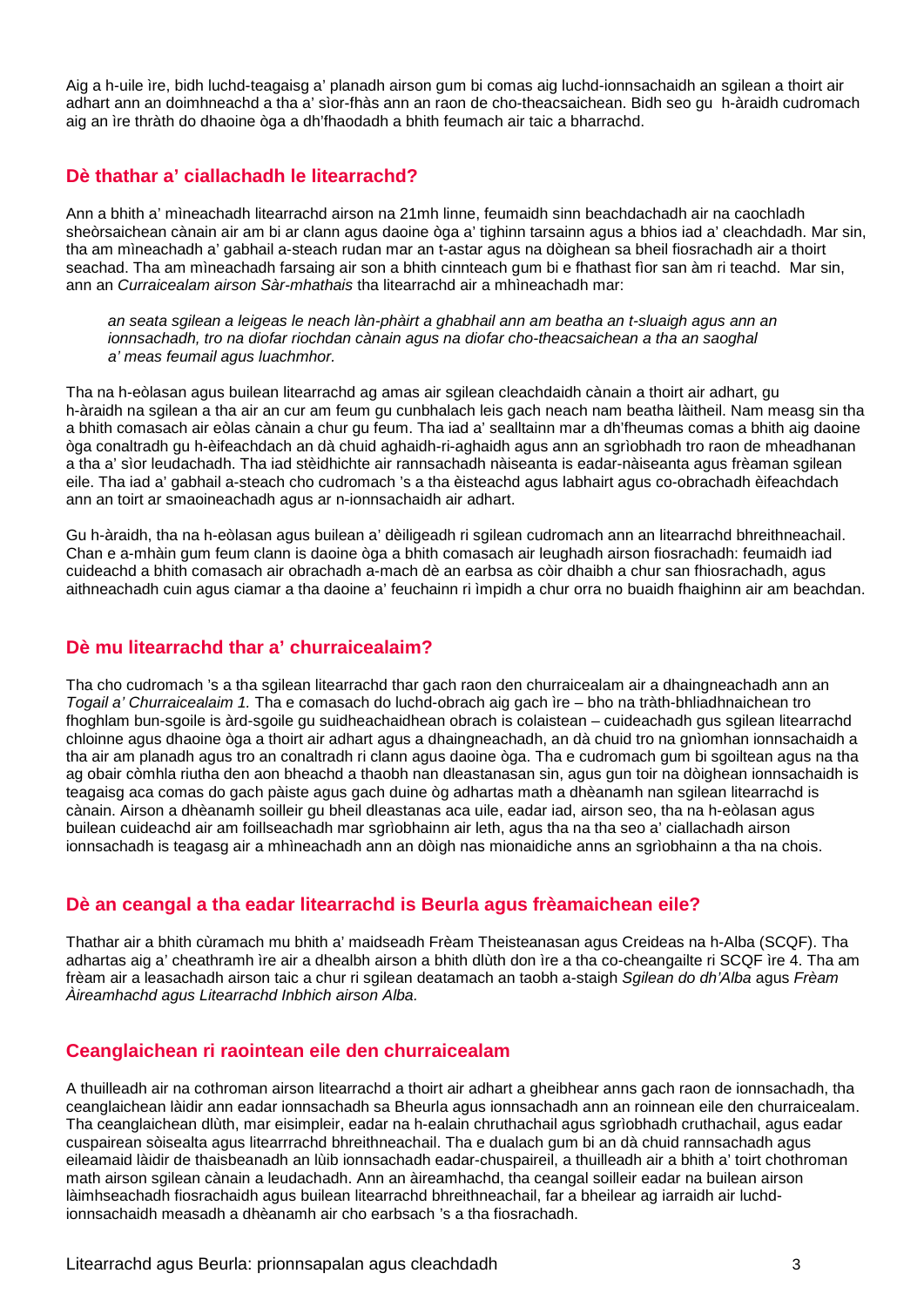Ge b'e dè an roinn no an cuspair, bidh daoine òga:

- a' dèanamh conaltradh ri chèile airson an ionnsachadh is an smaoineachadh a neartachadh
- ag obair còmhla gus ullachadh airson leughadh theacsaichean air nach eil iad eòlach
- a' leughadh raon farsaing de theacsaichean airson fiosrachadh a thional agus a sgrùdadh airson diofar adhbharan
- a' sgrìobhadh mhìneachaidhean soilleir
- a' toirt seachad fiosrachadh no bheachdan.

# **Dè thathar a' ciallachadh le 'teacsaichean'?**

Feumaidh am mìneachadh air 'teacsaichean' a bhith farsaing agus comasach air obrachadh san àm ri teachd: agus mar sin ann an *Curraicealam airson Sàr-mhathais,* 

*'s e meadhan a tha ann an teacsa trom faodar smuaintean, eòlasan, beachdan agus fiosrachadh a chur an cèill.*

Tha leughadh agus dèiligeadh ri litreachas is teacsaichean eile aig teis-meadhan toirt air adhart eòlas agus tuigse luchd-ionnsachaidh. Tha seo a' gabhail a-steach chan e a-mhàin teacsaichean air am foillseachadh anns na dòighean sgrìobhte no clò-bhuailte àbhaisteach, ach cuideachd teacsaichean a tha air an labhairt no ann an riochd eileagtronaigeach no film. Faodaidh teacsaichean a bhith ann an cruth leantainneach, a' gabhail a-steach rosg foirmeil traidiseanta, no ann an cruth neo-leantainneach, mar chlàran no ghrafaichean. Tha am frèam litearrachd is Beurla a' gabhail a-steach mar a tha barrachd is barrachd feum ga dhèanamh de theacsaichean iomamheadhanach, conaltradh didseatach, lìonraidhean sòisealta agus na seòrsaichean eile de chonaltradh eileagtronaigeach air am bi clann agus daoine òga a' tighinn tarsainn nam beatha làitheil. Tha e a' gabhail a-steach gu bheil na sgilean a dh'fheumas clann agus daoine òga airson na teacsaichean sin a leughadh eadar-dhealaichte bho na sgilean air a bheil feum aca airson rosg leantainneach a leughadh. Tha eisimpleirean gu h-ìosal.

| Eisimpleirean de theacsaichean                                                          |
|-----------------------------------------------------------------------------------------|
|                                                                                         |
| nobhailean, sgeulachdan-goirid, deilbh-chluich, bàrdachd,<br>teacsaichean fiosrachaidh, |
| earrannan labhairt,                                                                     |
| clàran, mapaichean, grafaichean agus clàran-ama,                                        |
| sanasan, bileagan sanasachd,                                                            |
| pàipearan chloinne, pàipearan-naidheachd agus irisean,                                  |
| cunntais-beatha, litrichean agus puist-dealain,                                         |
| filmichean, geamannan agus prògraman TBh,                                               |
| bileagan, soidhnichean agus postairean,                                                 |
| reasabaidhean, leabhraichean làimhe, agus stiùireadh                                    |
| aithisgean, agus lèirmheasan                                                            |
| teachdaireachd teacsa, blogaichean is làraich lìonraidh shòisealta                      |
| duilleagan eadar-lìn, catalogan agus leabhraichean-seòlaidh                             |

Ann am planadh airson ionnsachadh ann an raon curraicealaim sam bith, tha e cudromach gum bi luchd-obrach cinnteach gum bi clann agus daoine òga a' tighinn tarsainn air raon farsaing de sheòrsaichean teacsa eadardhealaichte, ann an diofar mheadhanan. Mar a bhios iad a' gluasad air adhart nan ionnsachadh, thig clann agus daoine òga tarsainn air teacsaichean a bhios a' sìor fhàs iomadh-fhillte a thaobh fad, structar, briathrachas, beachdsmuaintean agus bun-bheachdan.

# **Dè mu theacsaichean Albais agus Albannach?**

Tha cànanan, dualchainntean agus litreachas na h-Alba nan stòras beairteach às an ionnsaich clann agus daoine òga mu chultar, ìomhaigh agus chànanan na h-Alba. Le bhith a' dèiligeadh ri raon farsaing de theacsaichean, cuiridh iad eòlas air dualchas litreachais agus cànain na h-Alba agus air a cànanan is a dualchainntean dùthchasach. Tha am prionnsapal seo a' sgaoileadh tarsainn air na builean is eòlasan, agus thathar a' sùileachadh gum bi luchdteagaisg a' togail air na diofar chànanan a tha rim faighinn ann an coimhearsnachdan na h-Alba, a' cur luach air an fheadhainn a tha a' chlann agus na daoine òga a' toirt don sgoil.